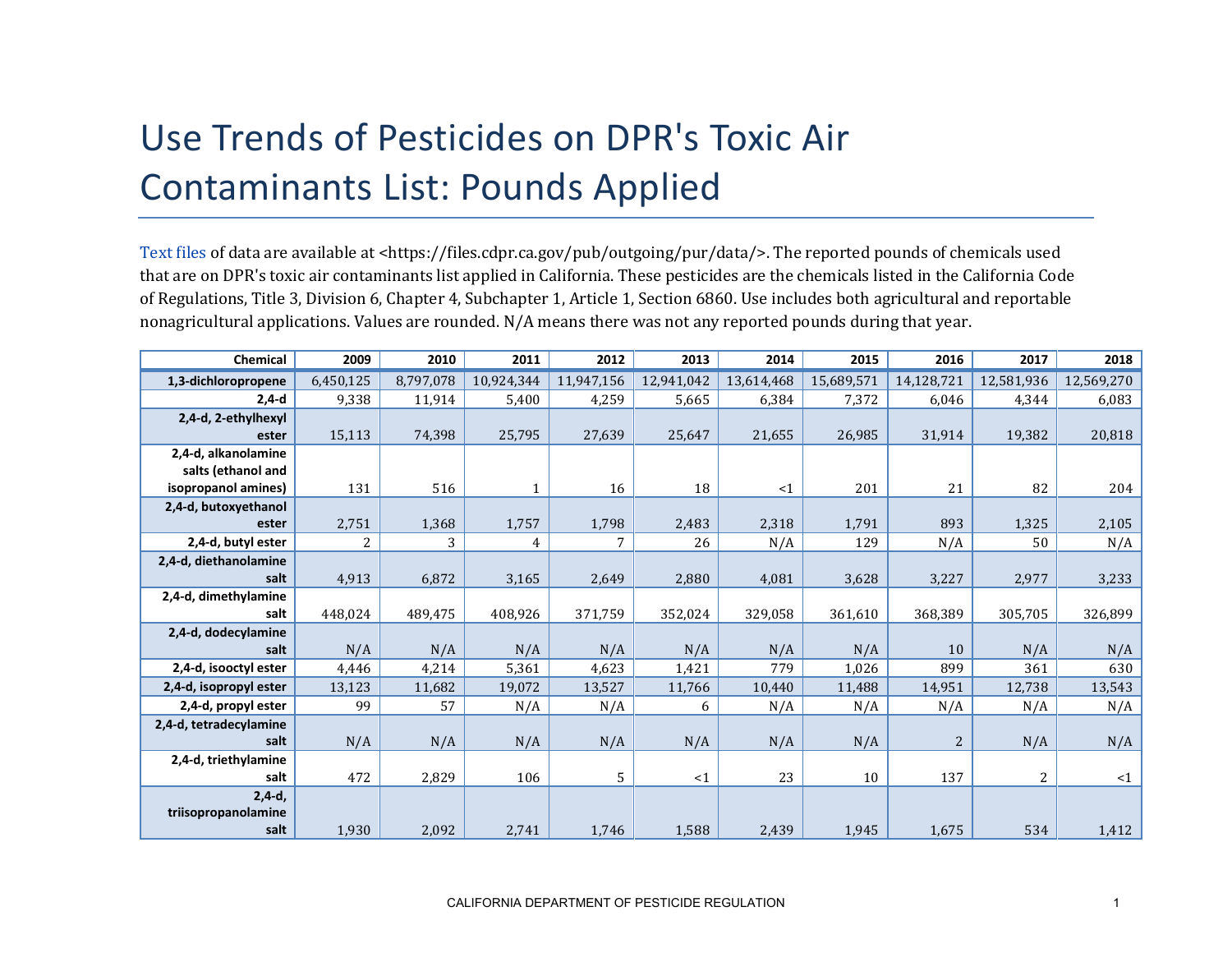| Chemical               | 2009            | 2010         | 2011         | 2012           | 2013           | 2014      | 2015      | 2016           | 2017           | 2018           |
|------------------------|-----------------|--------------|--------------|----------------|----------------|-----------|-----------|----------------|----------------|----------------|
| $2,4-d,$               |                 |              |              |                |                |           |           |                |                |                |
| triisopropylamine salt | 1,941           | 1,655        | 1,971        | 770            | 1,263          | 1,871     | 1,372     | 1,139          | 749            | 264            |
| acrolein               | 161,637         | 123,660      | 101,425      | 114,130        | 101,817        | 84,220    | 56,830    | 48,108         | 56,227         | 57,971         |
| aluminum phosphide     | 108,084         | 108,406      | 157,006      | 148,903        | 142,903        | 113,910   | 90,314    | 160,806        | 299,641        | 123,527        |
| arsenic acid           | N/A             | N/A          | 17           | N/A            | N/A            | N/A       | N/A       | N/A            | N/A            | N/A            |
| arsenic pentoxide      | 400             | 16,144       | 8,034        | 9,240          | 8,480          | 16,719    | 22,190    | 10,508         | 5,105          | 3,677          |
| arsenic trioxide       | <1              | <1           | <1           | <1             | N/A            | <1        | <1        | <1             | N/A            | N/A            |
| captan                 | 329,747         | 450,225      | 376,597      | 403,224        | 349,430        | 370,136   | 511,177   | 638,401        | 561,769        | 413,622        |
| captan, other related  | 7,374           | 10,002       | 8,395        | 8,904          | 5,967          | 4,717     | 4,030     | 4,837          | 4,158          | 3,853          |
| carbaryl               | 136,104         | 113,983      | 74,890       | 113,845        | 117,252        | 131,744   | 155,525   | 221,095        | 107,453        | 128,623        |
| chlorine               | 585,673         | 1,011,383    | 834,152      | 1,437,637      | 1,323,645      | 800,013   | 603,519   | 726,781        | 418,713        | 457,774        |
| chloropicrin           | 5,693,356       | 6,398,482    | 7,307,900    | 8,931,248      | 8,220,135      | 8,994,608 | 8,514,720 | 8,641,553      | 8,788,404      | 7,436,425      |
| chlorpyrifos           | 1,248,584       | 1,290,982    | 1,300,553    | 1,106,464      | 1,469,298      | 1,312,361 | 1,107,417 | 903,238        | 947,911        | 601,173        |
| chromic acid           | 559             | 22,555       | 11,224       | 12,908         | 11,847         | 23,358    | 31,629    | 15,709         | 7,632          | 5,497          |
| dazomet                | 65,725          | 60,539       | 59,245       | 39,229         | 63,920         | 58,652    | 83,058    | 53,928         | 47,513         | 25,948         |
| ddvp                   | 4,169           | 4,176        | 5,480        | 4,890          | 4,627          | 4,034     | 4,082     | 3,868          | 3,456          | 3,505          |
| endosulfan             | 41,840          | 37,799       | 15,679       | 11,113         | 1,833          | 8,136     | 6,420     | 576            | 55             | $\mathbf{1}$   |
| ethylene oxide         | $7\overline{ }$ | N/A          | N/A          | 8              | N/A            | <1        | N/A       | N/A            | N/A            | N/A            |
| formaldehyde           | 3,972           | 5,511        | 4,615        | 3,847          | 11,165         | 52,989    | 31,956    | 23,116         | 11,825         | 1,349          |
| hydrogen chloride      | 3,976           | 2,240        | 504          | 336            | 395            | 412       | 553       | 589            | 1,573          | 3,958          |
| lindane                | 8               | 18           | $\mathbf{1}$ | N/A            | $\overline{2}$ | N/A       | 6         | N/A            | N/A            | N/A            |
| magnesium phosphide    | 8,009           | 12,233       | 12,769       | 11,497         | 12,372         | 7,562     | 22,316    | 14,766         | 9,021          | 8,344          |
| mancozeb               | 282,587         | 757,664      | 1,045,594    | 1,130,998      | 1,149,091      | 1,282,145 | 1,273,707 | 1,436,008      | 1,519,480      | 1,315,141      |
| maneb                  | 657,090         | 370,333      | 54,024       | 6,260          | 1,383          | 1,274     | 286       | 1,275          | 2,224          | 59             |
| meta-cresol            | <1              | <1           | $\mathbf{1}$ | $\overline{2}$ | $\overline{7}$ | <1        | <1        | $\mathbf{1}$   | $\overline{4}$ | <1             |
| metam-sodium           | 9,359,224       | 11,428,913   | 10,895,290   | 8,427,548      | 4,846,423      | 4,297,539 | 3,606,650 | 3,297,827      | 3,144,356      | 3,765,705      |
| methanol               | N/A             | N/A          | N/A          | N/A            | N/A            | N/A       | N/A       | $\overline{2}$ | N/A            | N/A            |
| methidathion           | 47,319          | 51,343       | 29,545       | 23,396         | 6,375          | 3,614     | 245       | 146            | 11             | 140            |
| methoxychlor           | 8               | 270          | 39           | N/A            | <1             | N/A       | <1        | <1             | 3              | N/A            |
| methoxychlor, other    |                 |              |              |                |                |           |           |                |                |                |
| related                | N/A             | N/A          | N/A          | N/A            | N/A            | N/A       | N/A       | $<$ 1          | N/A            | N/A            |
| methyl bromide         | 5,623,692       | 4,809,340    | 4,055,208    | 4,017,075      | 3,529,577      | 2,963,143 | 2,655,355 | 2,602,823      | 1,798,430      | 1,682,989      |
| methyl iodide          | N/A             | N/A          | 1,157        | 21             | N/A            | N/A       | N/A       | N/A            | N/A            | N/A            |
| methyl isothiocyanate  | N/A             | 73           | 476          | 764            | N/A            | 92        | 63        | 77             | 153            | 511            |
| methyl parathion       | 25,770          | 21,512       | 22,970       | 25,408         | 21,520         | 481       | 182       | 24             | 5              | $\overline{2}$ |
| methyl parathion,      |                 |              |              |                |                |           |           |                |                |                |
| other related          | 1,355           | 1,132        | 1,195        | 1,334          | 1,131          | <1        | 5         | $\leq 1$       | N/A            | N/A            |
| naphthalene            | N/A             | $\mathbf{1}$ | <1           | N/A            | <1             | N/A       | N/A       | N/A            | ${<}1$         | $\leq 1$       |